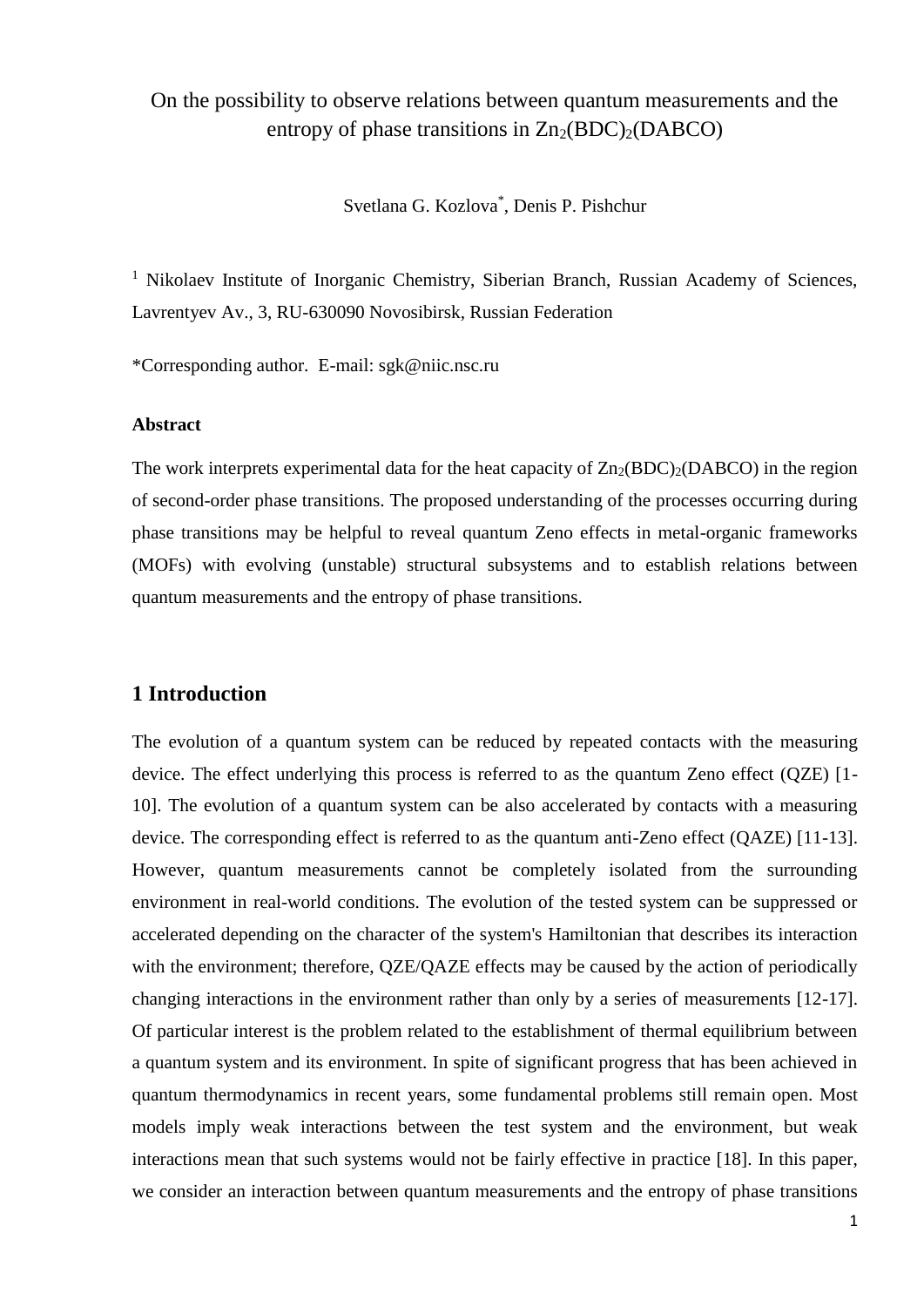in the  $Zn_2(BDC)2(DABCO)$  metal-organic framework (MOF). This interaction may promote the development of thermodynamic control of QZE and QAZE in solid-phase systems.

# **2 Conditions for observing QZE and QAZE effects in Zn2(BDC)2(DABCO)**

### **2.1 The system to detect and study QZE and QAZE effects**

The QZE and QAZE effects are detected and studied using the  $Zn_2(BDC)_2(DABCO)$  system containing organic ligands BDC<sup>2-</sup> (anion of terephthalic acid  $(C_8H_4O_4)^{2}$ ) and DABCO (1,4diazabicyclooctane molecule  $C_6H_{12}N_2$ ) (Fig.1); the framework of this system can absorb various molecules, including atomic gases [19, 20]. Since it was previously shown that the DABCO molecule has two energy degenerate quantum states corresponding to right-twisted (R) and lefttwisted (S) structural modifications [21-28], the ensemble of DABCO molecules is viewed here as an unstable subsystem. The specific heat of  $Zn_2(BDC)_2(DABCO)$  corresponds to the 1D one-dimensional vibrational continuum and exhibits three second-order phase transitions (PTs) and [26]. PT1 is associated with the ordering/disordering of BDC<sup>2-</sup> anions at a phase transition point  $T_c \sim 130K$  [20]. PT2 ( $T_c \sim 60K$ ) is associated with the termination of tunnelling between two energy-degenerate quantum states (R and S) of DABCO molecules; PT3 ( $T_c \sim 14K$ ) is related to the distribution of DABCO molecules over three different energy states [21-25, 28]. Of primary interest are low-temperature phase transitions PT2 and PT3 associated with the evolution of DABCO energy states and, consequently, with a possible occurrence of QZE/QAZE effects.

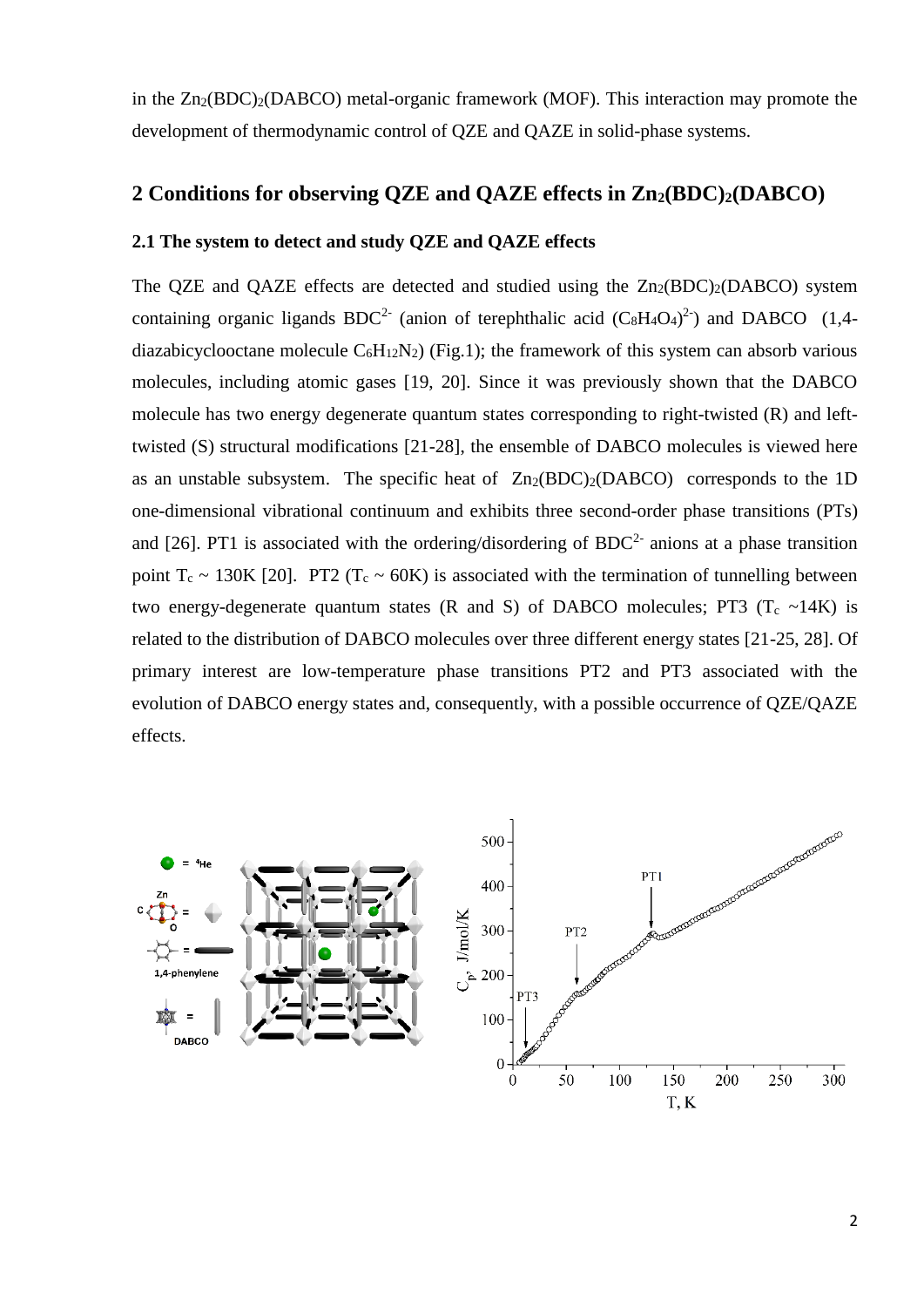Fig. 1 Schematic structure of  $Zn_2(BDC)_2(DABCO)$  whose framework is characterized by a substantial volume of free space (more than 60% of the framework volume). Temperature dependence of heat capacity  $(C_p)$ .

#### **2.2 "Measuring device"**

The suggested "measuring device" is helium-4 atoms (Fig. 1) appearing in structural positions next to DABCO molecules in  $Zn_2(BDC)_2(DABCO)$ . Such localization is substantiated by theoretical studies aimed at finding preferred positions of xenon atoms in a similar MOF Ni<sub>2</sub> $(2,6$ ndc)<sub>2</sub>(DABCO). It was shown that the most energetically profitable position for xenon atoms is close to DABCO [29]. It is known that helium-4 atoms in liquid and solid phases are characterized by the vibration frequency of  $\sim 10^{13}$  Hz and exhibit a large amplitude of zero vibrations ( $\sim$ 1 Å), which may be even larger in  $Zn_2(BDC)_2(DABCO)$  pores. Therefore, DABCO molecules will be periodically affected by the neighboring helium-4 atoms to possibly cause QZE or QAZE effects. Obviously, the condition required for the realization of QZE/QAZE effects is  $v \ge v_a$ , where v is the vibration frequency of helium and  $v_a$  is the energy barrier (in frequency units) between two DABCO states. This condition is satisfied, since  $v \sim 10^{13}$  Hz and  $v_a$  $\approx 1.3 \cdot 10^{12}$  Hz (for PT2 at T<sub>c</sub> ~ 60K) and  $v_a \approx 0.3 \cdot 10^{12}$  Hz (for PT3 at T<sub>c</sub> ~ 15K). The inverse time  $v_{eq}$  required for the establishment of thermal equilibrium between evolving DABCO molecules and the  $Zn_2(BDC)_2(DABCO)$  matrix depends on the interaction of DABCO molecules with the environment; its value is unknown but is approximately estimated to be  $\sim 10^{14}$  Hz (the interaction energy between organic linkers and metal atoms in the MOF was estimated as  $\sim 100$ kJ/mol [29]). Thus, our conditions for the observation of QZE/QAZE are determined by relations  $v_{eq} \ge v \ge v_a$  (i.e., QZE/QAZE will be observed if the interaction between the evolving system and its environment is not weak).

#### **2.3 Approach to detect QZE or QAZE**

The QZE/QAZE can be discovered by the changes in the entropy and the temperature of phase transitions in  $Zn_2(BDC)_2(DABCO)$ . This statement is substantiated by the properties of orderdisorder phase transitions. If only some part of particles (in our case, evolving DABCO molecules) interact with vibrating helium atoms, the entropy of phase transitions will be changed. In the case of QZE, the entropy will decrease, since some particles do not participate in the phase transition. In the limiting case, when the "measuring device" registers all particles, the phase transition will be either inhibited completely or occur at higher temperatures as the sample is heated. In the case of QAZE, the picture should be opposite, and in the limiting case when all particles are "measured", the phase transition will occur at lower temperatures as the sample is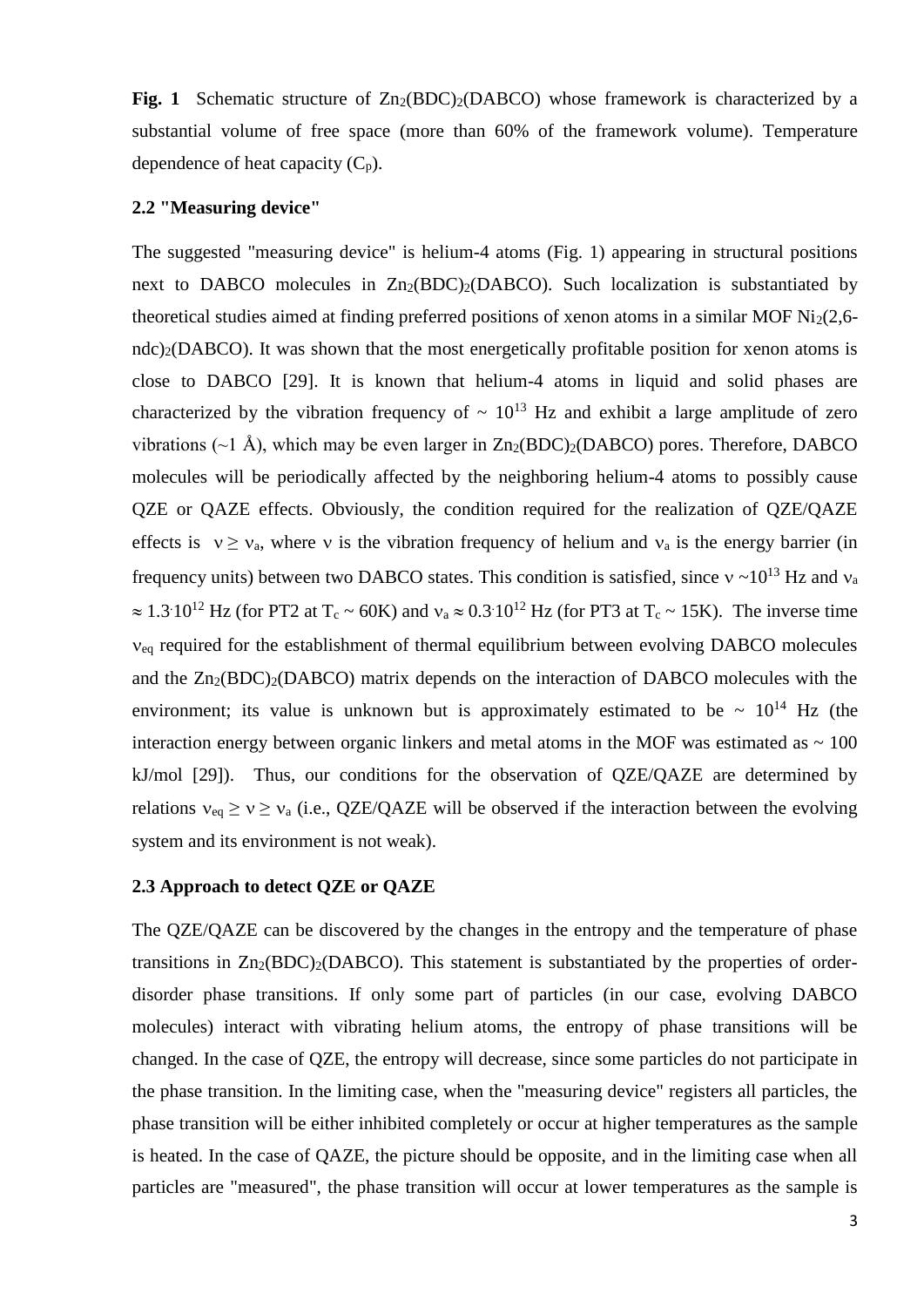heated. The changes in entropy can be found by analyzing the heat capacity of phase transitions (PT2 and PT3) at various concentrations (*n*) of absorbed helium-4 atoms in the pores of  $Zn_2(BDC)2(DABCO)$ . The presence of quantum coherence in the studied system is a necessary condition for the Zeno effect. In our case, this condition means that the system preserves its critical state in the region of phase transitions (i.e., phase transitions associated with the absorption of helium atoms into the MOF pores must be second-order phase transitions).

#### **2.4 Experimental results**

Temperature dependence of heat capacity of  $Zn_2(BDC)_2(DABCO)$  in the region of 4.2-300 K have been repeatedly measured. The first results were obtained in [26], the values of molar entropy  $(\Delta S_m)$  associated with phase transitions were analyzed in detail in [30]. The Table summarizes the results of determining  $\Delta S_m$  values for order-disorder phase transitions in  $Zn_2(BDC)_2(DABCO)$  depending on the gas pressure (P) in the calorimeter measuring cell. According to our estimations, the concentration *n* under these pressures varied from 0.50 to 1.50 atoms per 10 unit cells of  $Zn_2(BDC)_2(DABCO)$ . As can be seen,  $\Delta S_m$  values depend on P during PT2 and PT3 (related to the evolution of DABCO molecules) and do not depend on P during PT1 (associated with the ordering/disordering of BDC<sup>2-</sup> anions).

**Table** Entropy ( $\Delta S_m/R$ ) of phase transitions in the region of critical temperatures under various pressures  $(P, Pa)$  of the heat-exchange gas  $(^{4}He)$  normalized against molecular weight of organic fragments in  $Zn_2(BDC)_2(DABCO)$ . R is the universal gas constant.

|                   | $\Delta S_{\rm m}/R$      | $\Delta S_{\rm m}/R$ | $\Delta S_{\rm m}$ /R |
|-------------------|---------------------------|----------------------|-----------------------|
|                   | (PT1)                     | (PT2)                | (PT3)                 |
| $0.51 \cdot 10^5$ | $0.53\pm0.06$ $0.7\pm0.1$ |                      | $2.2 \pm 0.2$         |
| $1.52 \cdot 10^5$ | $0.53\pm0.06$ $1.2\pm0.1$ |                      | $1.4 \pm 0.2$         |

# **3 Discussion of obtained results and conclusion**

According to the results obtained in [30], the increase in the number of helium-4 atoms in  $Zn_2(BDC)_2(DABCO)$  pores (and, therefore, in the number of contacts between DABCO molecules and helium-4 atoms) led to the changes in  $\Delta S_m$  values of phase transitions PT2 and PT3. In line with the proposed approach (section 2.3), it can be assumed that the QZE and the QAZE will occur during PT3 and PT2, respectively. Thus, the sorption of helium-4 atoms in the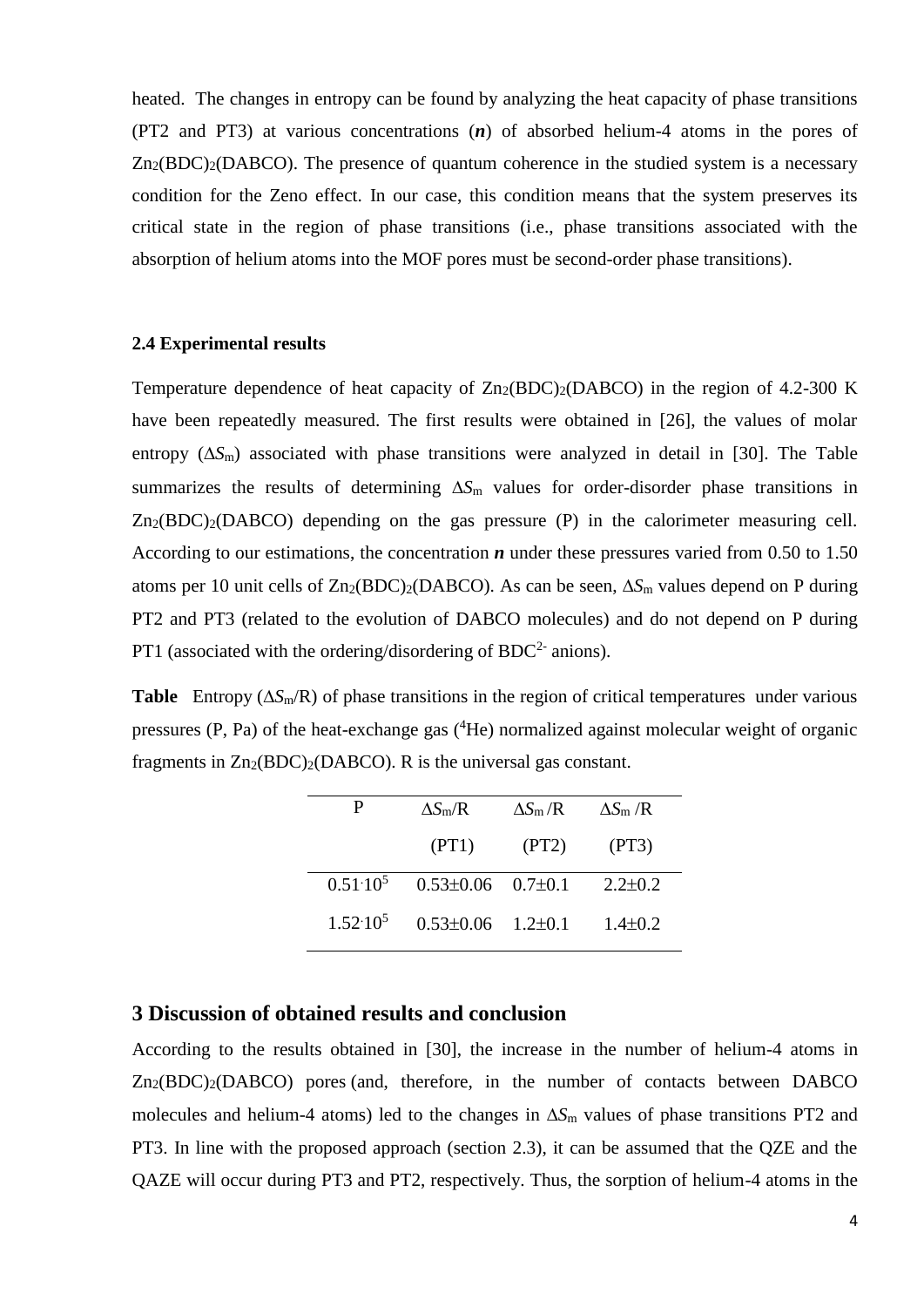pores of  $Zn_2(BDC)_2(DABCO)$  accelerates the termination of transitions between R- and Squantum states of DABCO during PT2; on the contrary, the redistribution of DABCO over different states during PT3 is slowed down. Note that the occurring phase transitions are still second-order phase transition, and coherent interactions between the particles of the crystal are preserved [30]. Interestingly, ordering and disordering of  $BDC<sup>2</sup>$  anions is not affected by absorbed helium-4 atoms during PT1. We explain this by the fact that the structure of DABCO, in contrast to that of  $BDC<sup>2</sup>$  anions, is flexible (see theoretical calculations [31,32]) so that helium-4 atoms may cause some deformation of DABCO and affect the evolution processes while the structure of  $C_8H_4O_4^2$  anions remains unchanged.

The presented analysis shows that  $Zn_2(BDC)_2(DABCO)$  and related MOFs containing evolving structural fragments can be interesting experimental systems to study thermodynamic processes occurring in the conditions of the QZE and the QAZE.

All authors contributed equally to the paper.

# **References**

- [1] C. Teuscher (Ed). *Alan Turing: life and legacy of a great thinker*. (Springer. 2004).
- [2] L.A. Khalfin, Sov. Phys. Usp. **33,** 868 (1990). DOI: [10.1070/PU1990v033n10ABEH002639](https://doi.org/10.1070/PU1990v033n10ABEH002639)
- [3] B. Misra, E.C.G. Suddarshan, J. Math. Phys. **18,** 756 (1977). DOI: [10.1063/1.523304](https://doi.org/10.1063/1.523304)
- [4] K. Koshino, A. Shimizu, Phys. Rep. **412**, 191 (2005). DOI: [10.1016/j.physrep.2005.03.001](https://doi.org/10.1016/j.physrep.2005.03.001)
- [5] D. Home, M.A.B. Whitaker, Ann. Phys. (N.Y.). **258,** 237 (1997). DOI: [10.1006/aphy.1997.5699](https://doi.org/10.1006/aphy.1997.5699)

[6] H. Nakazato, M. Namiki, S. Pasazio, H. Rauch, Phys. Lett. A **217,** 203 (1996). DOI: [10.1016/0375-9601\(96\)00350-7](https://arxiv.org/ct?url=https%3A%2F%2Fdx.doi.org%2F10.1016%2F0375-9601%252896%252900350-7&v=80c37352)

[7] B. Nagels, L.J.F. Hermans, P.L. Chapovsky, Phys. Rev. Lett. **79,** 3097 (1997). DOI: 10.1103/PhysRevLett.79.3097

[8] W. M. Itano, D.J. Heinzen, J.J. Bollinger, D.J. Wineland, Phys. Rev. A **41,** 2295 (1990) . DOI: 10.1103/PhysRevA.41.2295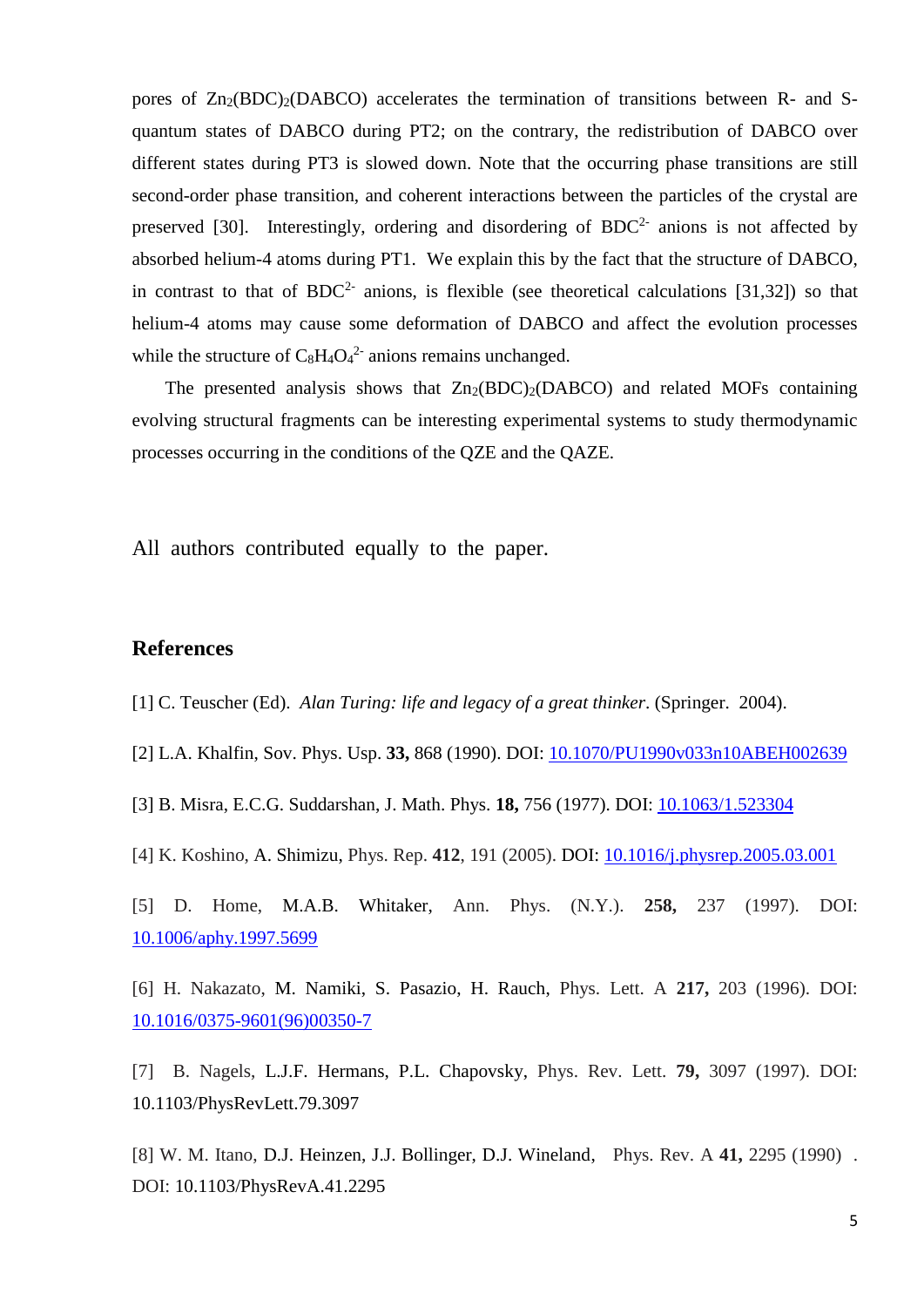[9] Chr. Balzer, R. Huesmann, W. Neuhauser, P.E.Toschek, Opt. Commun. **180,** 115 (2000). DOI: 10.1016/S0030-4018(00)00716-1

[10] Y. S. Patil, S. Chakram, and M. Vengalattore, Phys. Rev. Lett. **115,** 140402 (2015) . DOI: PhysRevLett.115.140402

[11] E.W. Streed, J. Mun, M. Boyd, G.K. Campbell, P. Medley, W. Ketterle, D. E. Pritchard, Phys. Rev. Lett. **97**, 260402 (2006). DOI: [10.1103/PhysRevLett.97.260402](https://doi.org/10.1103/PhysRevLett.97.260402)

[12] Y. P. Huang, M. G. Moore, Phys. Rev. A **77**, 062332 (2008). DOI: 10.1103/PhysRevA.77.062332

[13] J. D. Franson, B.C. Jacobs, T.B. Pittman, Phys. Rev. A **70**, 062302 (2004). DOI: 10.1103/PhysRevA.70.062302

[14] S. Maniscalco, F. Francica, R.L. Zaffino, N. L. Gullo, F. Plastina, Phys. Rev. Lett. **100**, 090503 (2008). DOI: 10.1103/PhysRevLett.100.090503

[15] Y. Cao, Y.-H. Li, Z.Cao, J. Yin, Y.-A. Chen, H.-L. Yin, T.-Y. Chen, X. Ma, C.-Z. Peng, J.- W. Pan, Proc. Natl. Acad. Sci. USA. **114**, 4920 (2017). DOI: [10.1073/pnas.1614560114](https://doi.org/10.1073/pnas.1614560114)

[16] N. Erez, G. Gordon, M. Nest, G. Kurizki, Nature (London). **452**, 724 (2008). DOI: 10.1038/nature06873

[17] G. Gordon, N. Erez, G. Kurizki, Optic and Spectroscopy. **108**, 400 (2010). DOI: 10.1134/S0030400X10030136

[18] D. Gelbwaser-Klimovsky, W. Niedenzu, G. Kurizki, in *Advances In Atomic, Molecular, and Optical Physics* V.64, edited by E. Arimondo, C. Lin, S. Yelin (Elsevier Inc, 2015). DOI:10.1016/bs.aamop.2015.07.002

[19] D.N. Dybtsev, H. Chun, K. Kim, Angew. Chem. Int. Ed. **43**, 5033 (2004). DOI: [10.1002/anie.200460712](https://doi.org/10.1002/anie.200460712)

[20] Y. Kim, R. Haldar, H. Kim, J. Koo, K. Kim, Dalton Trans. **45**, 4187 (2016). DOI: 10.1039/C5DT03710G

[21] S.P. Gabuda, S.G. Kozlova, D.P. Samsonenko, D.N. Dybtsev, V.P. Fedin, J. Phys. Chem. С. **115**, 20460 (2011). DOI: [10.1021/jp206725k](https://doi.org/10.1021/jp206725k)